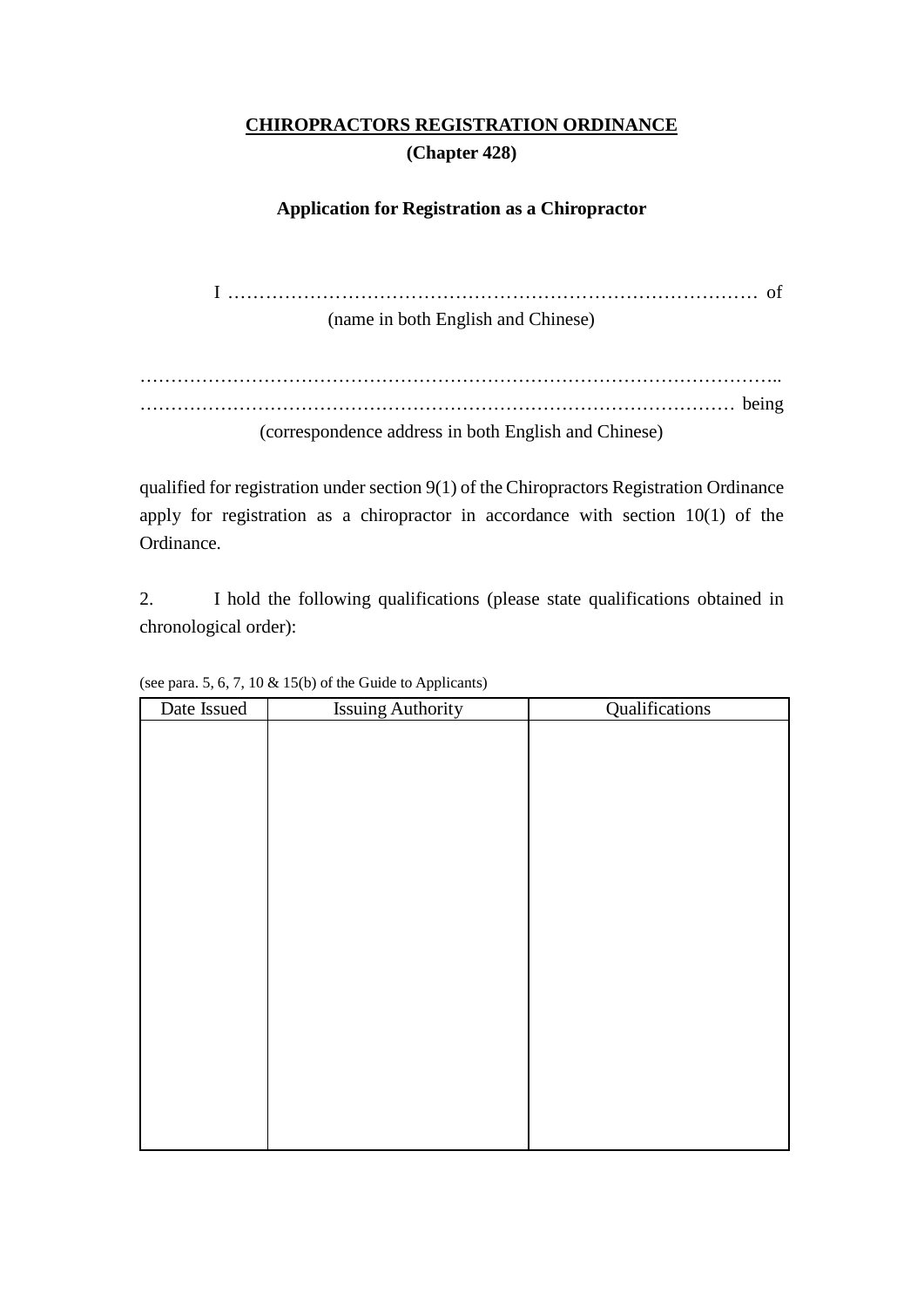# 3. I have the following relevant working experience:

| Period | <b>Employing Organization</b> | Nature of Duties |
|--------|-------------------------------|------------------|
|        |                               |                  |
|        |                               |                  |
|        |                               |                  |
|        |                               |                  |
|        |                               |                  |
|        |                               |                  |
|        |                               |                  |
|        |                               |                  |
|        |                               |                  |
|        |                               |                  |
|        |                               |                  |
|        |                               |                  |
|        |                               |                  |
|        |                               |                  |
|        |                               |                  |
|        |                               |                  |
|        |                               |                  |
|        |                               |                  |
|        |                               |                  |
|        |                               |                  |
|        |                               |                  |

| (see para. $10 \& 15(c)$ of the Guide) |
|----------------------------------------|
|----------------------------------------|

4. My practising address(es) in Hong Kong will be as follows (see para. 9 of the Guide and indicate the principal practising address by inserting a symbol '#'):

| 5 <sub>1</sub> |  |
|----------------|--|
|                |  |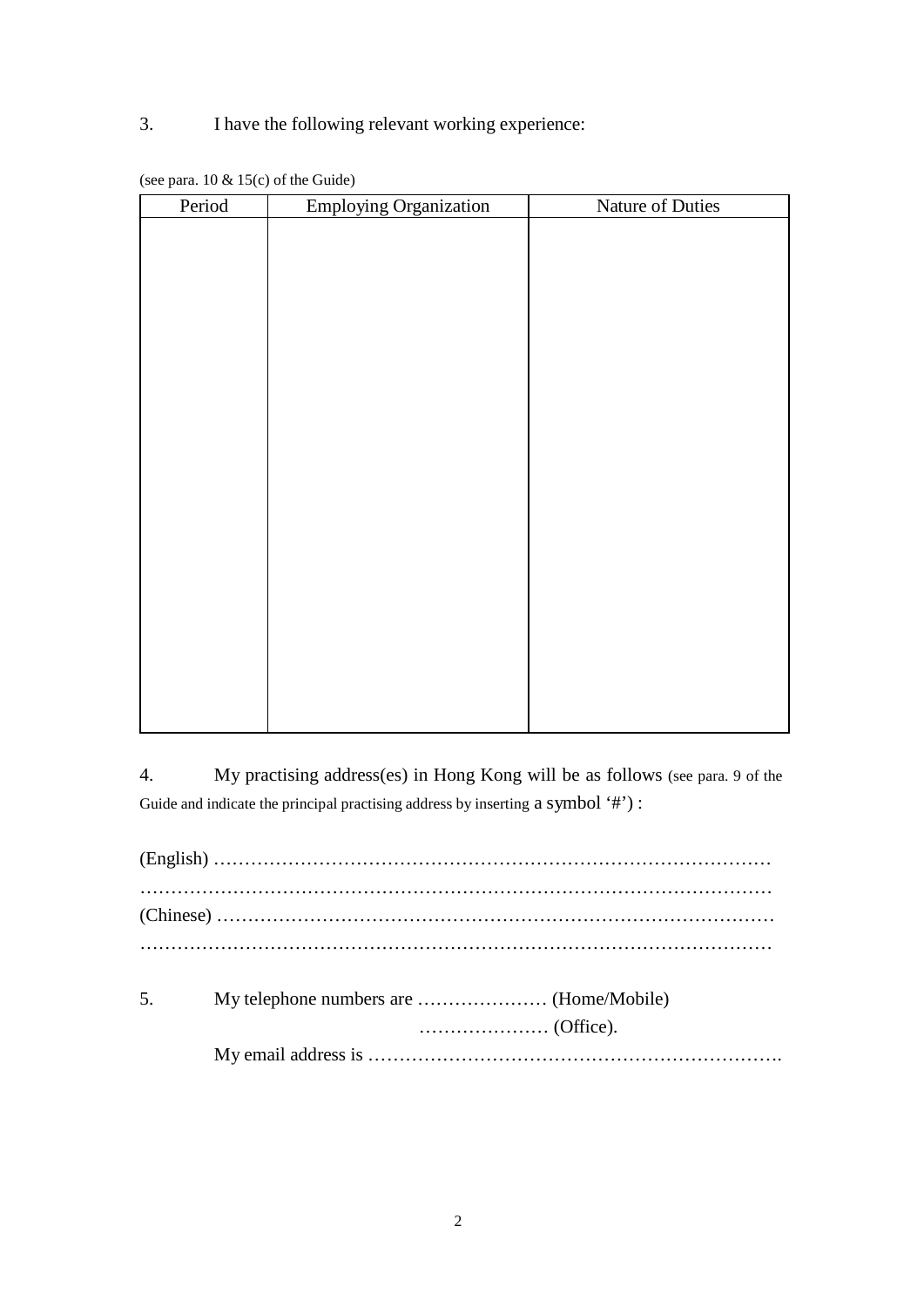#### 6. I solemnly declare that:

(see para. 11 to 13 of the Guide)

- (a) I \*\* have / have never been convicted of a criminal offence in Hong Kong or elsewhere.
- (b) I <sup>+\*</sup> am / am not currently the subject of any on-going legal proceeding(s) in respect of a criminal offence in Hong Kong or elsewhere.
- (c)  $I^*$  have / have never been found guilty of professional misconduct in respect of my practice of chiropractic in Hong Kong or elsewhere.
- (d) I <sup>\*\*</sup> have / have never been the subject of any disciplinary proceeding(s) (including on-going and concluded proceedings) in respect of my practice of chiropractic in Hong Kong or elsewhere.
- (e) I \*\* have / have never been found guilty of professional misconduct in respect of my practice of other profession(s) in Hong Kong or elsewhere.
- (f) I <sup>\*\*</sup> have / have never been the subject of any disciplinary proceeding(s) (including on-going and concluded proceedings) in respect of my practice of other profession(s) in Hong Kong or elsewhere.
- 7. The following, as ticked, are enclosed:-
- (a)  $\vert$  3 passport size photographs (including one pasted on this application form); (see para. 14 of the Guide)
- (b) Hong Kong Identity Card, passport or other documentary proof of identity; \*original/certified true copy (see para. 15(a) of the Guide)
- (c)  $\parallel$  documentary evidence of professional qualification; \* original/certified true copy (see para. 15(b) of the Guide)
- (d)  $\Box$  documentary evidence of working experience; \* original/certified true copy (see para.  $15(c)$  of the Guide)
- (e)  $\vert$  statutory declaration of competency to practise (see para. 15(d) of the Guide)
- (f)  $\vert$  2 reference letters certifying that I am a fit and proper person to be registered as a chiropractor; \* original/certified true copy (see para. 15(e) of the Guide)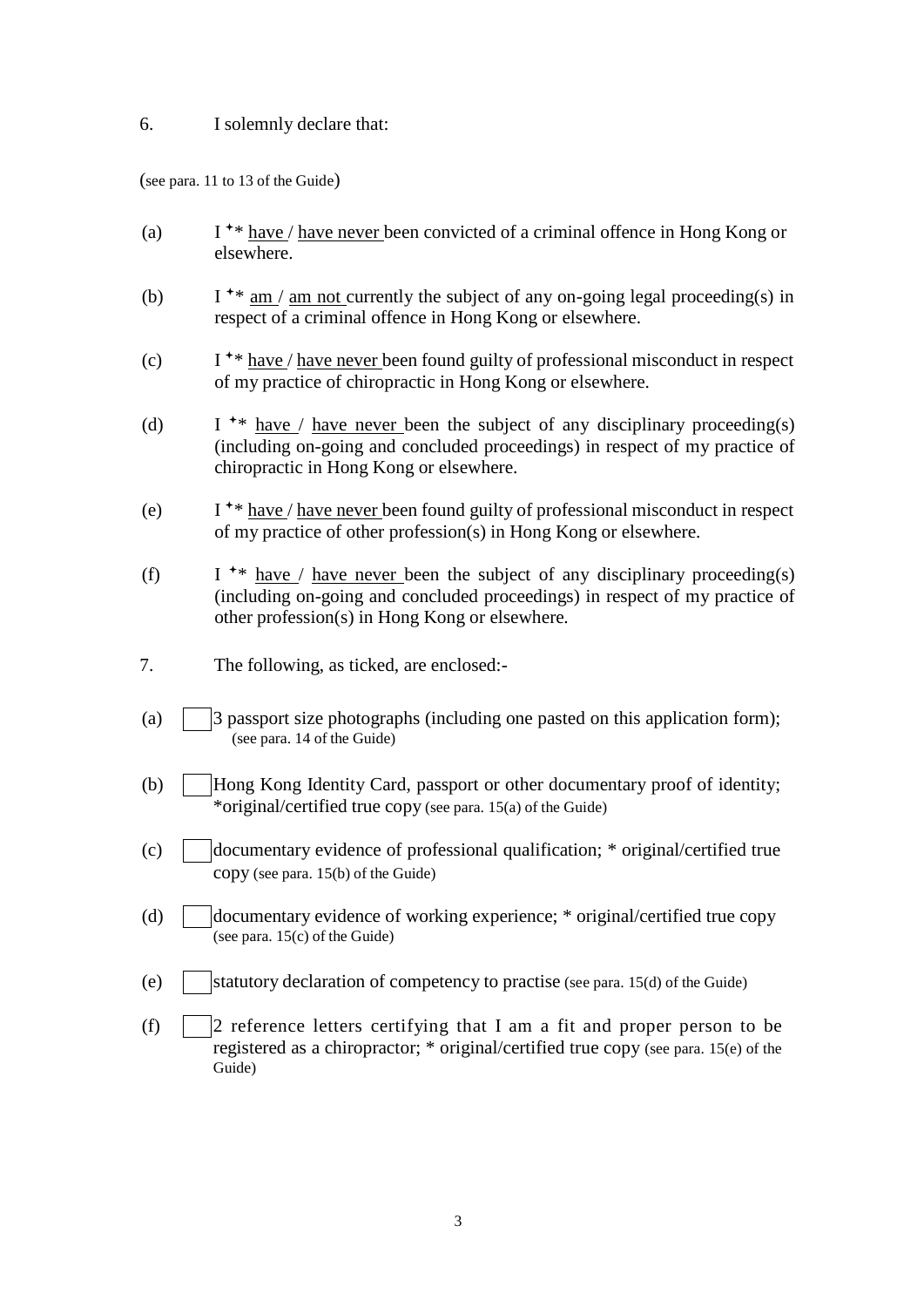| (g) | all documents in the following situations which are applicable to the applicant:<br>(see para. 15(f) of the Guide)                                                   |
|-----|----------------------------------------------------------------------------------------------------------------------------------------------------------------------|
|     | certificate of registration issued elsewhere; * original/certified true copy<br>(see para. $15(f)(i)$ of the Guide)                                                  |
|     | practising certificate or equivalent documentary evidence of entitlement to<br>practise elsewhere; * original/certified true copy (see para. 15(f)(ii) of the Guide) |
|     | a reference letter from organization in chiropractic; * original/certified true<br>copy (see para. 15(f)(iii) of the Guide)                                          |
|     | a reference letter from the body or organization by which my qualification<br>was awarded; $*$ original/certified true copy (see para. 15(f)(iv) of the Guide)       |
|     | declaration from a registered chiropractor; * original/certified true copy<br>(see para. $15(f)(v)$ of the Guide)                                                    |
|     | other document. (Please specify:                                                                                                                                     |
| (h) | Government of the Hong Kong Special Administrative Region"; (see para. 23<br>of the Guide)                                                                           |
| (i) | the duly completed Annex A of this application form; (see para. 18 of the<br>Guide) and                                                                              |
|     | the duly completed Annex B of this application form. (see para. 19 of the Guide)                                                                                     |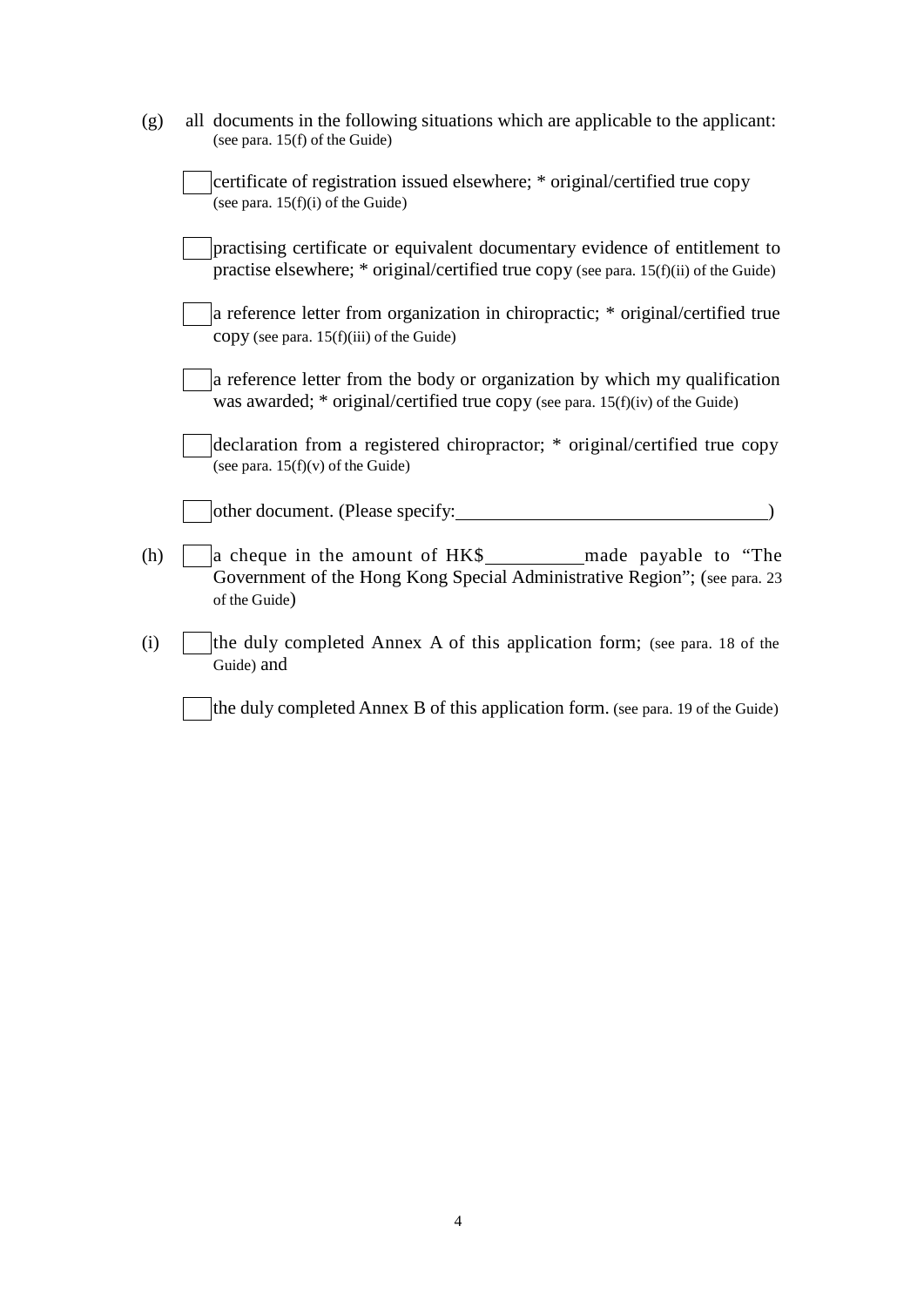(Signature of Applicant)

Before me,

…………………………………….. …………………………………. (Name in block letters) (Signature)

Registered Chiropractor/Justice of Peace/Commissioner for Oaths/Notary Public.

Passport size Recent Photograph (50mm x 40mm)

(see para. 8 of the Guide for signature on the photo)

Please provide FULL details (in a separate sheet)

\* Delete as appropriate.

*Remarks: Please be sure that you have completed all parts of this application form and return it together with all supporting documents to the Secretary, Chiropractors Council, the Central Registration Office at 17/F Wu Chung House, 213 Queen's Road East, Wan Chai, Hong Kong.*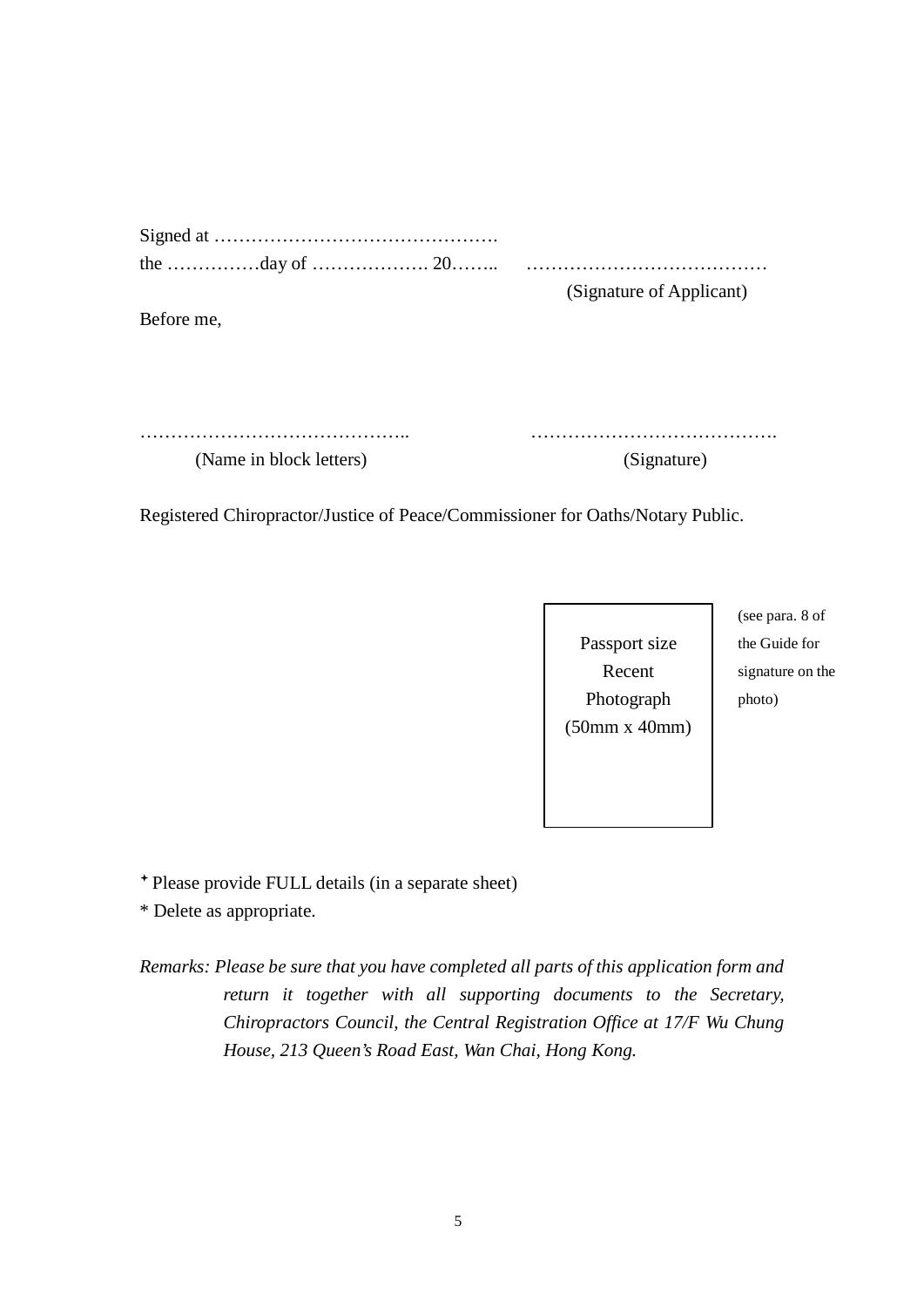## Annex A

(see para. 18 of the Guide)

Secretary Chiropractors Council Central Registration Office 17/F Wu Chung House 213 Queen's Road East Wan Chai Hong Kong

Dear Sir/Madam,

#### **Application for Practising Certificate**

If my application for registration as a chiropractor is approved, please treat this letter as my application for a practising certificate under section 12(2) of the Chiropractors Ordinance Cap. 428, \*to commence as soon as possible thereafter/to commence on 1 January 20 .

Signature

Name

Passport / I. D. No.

Date

\* Delete as appropriate.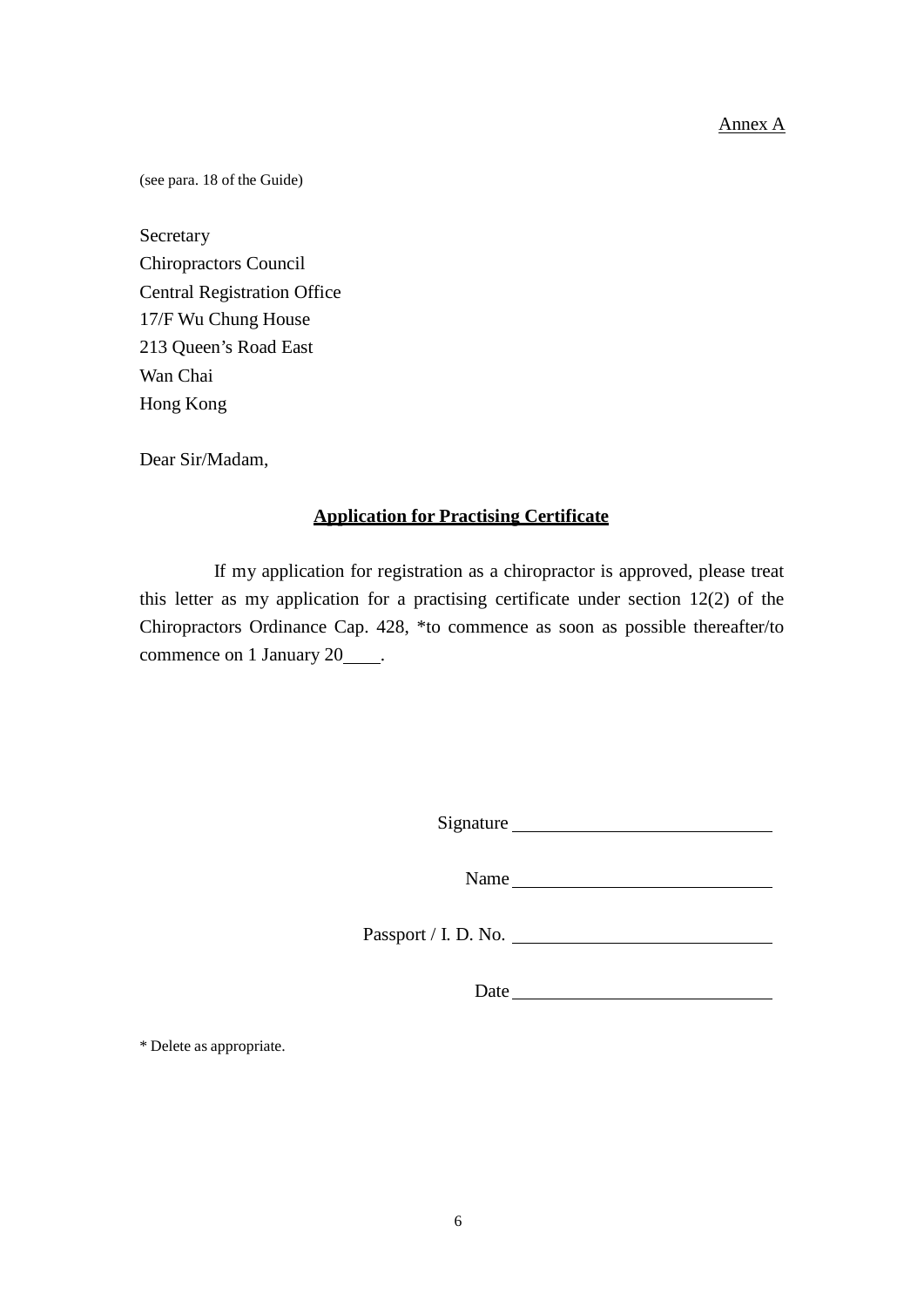# Annex B

٦

(see para. 19 of the Guide)

| Name<br><u> 1989 - Andrea Station Barbara, amerikan per</u><br>Address<br><u> 1989 - Johann Barbara, martxa al</u> | Name |
|--------------------------------------------------------------------------------------------------------------------|------|
|                                                                                                                    |      |

 $\mathbf{r}$ 

| Name           |  |
|----------------|--|
| <b>Address</b> |  |
|                |  |
|                |  |
|                |  |
|                |  |

| Name           |                             |
|----------------|-----------------------------|
|                |                             |
| <b>Address</b> | $\mathcal{L}^{\mathcal{L}}$ |
|                |                             |
|                |                             |
|                |                             |
|                |                             |
|                |                             |

| Name           |   |
|----------------|---|
| <b>Address</b> | A |
|                |   |

| Name           | <u>and a strong part of the strong part of the strong part of the strong part of the strong part of the strong par</u> |
|----------------|------------------------------------------------------------------------------------------------------------------------|
| <b>Address</b> |                                                                                                                        |
|                |                                                                                                                        |
|                |                                                                                                                        |
|                |                                                                                                                        |
|                |                                                                                                                        |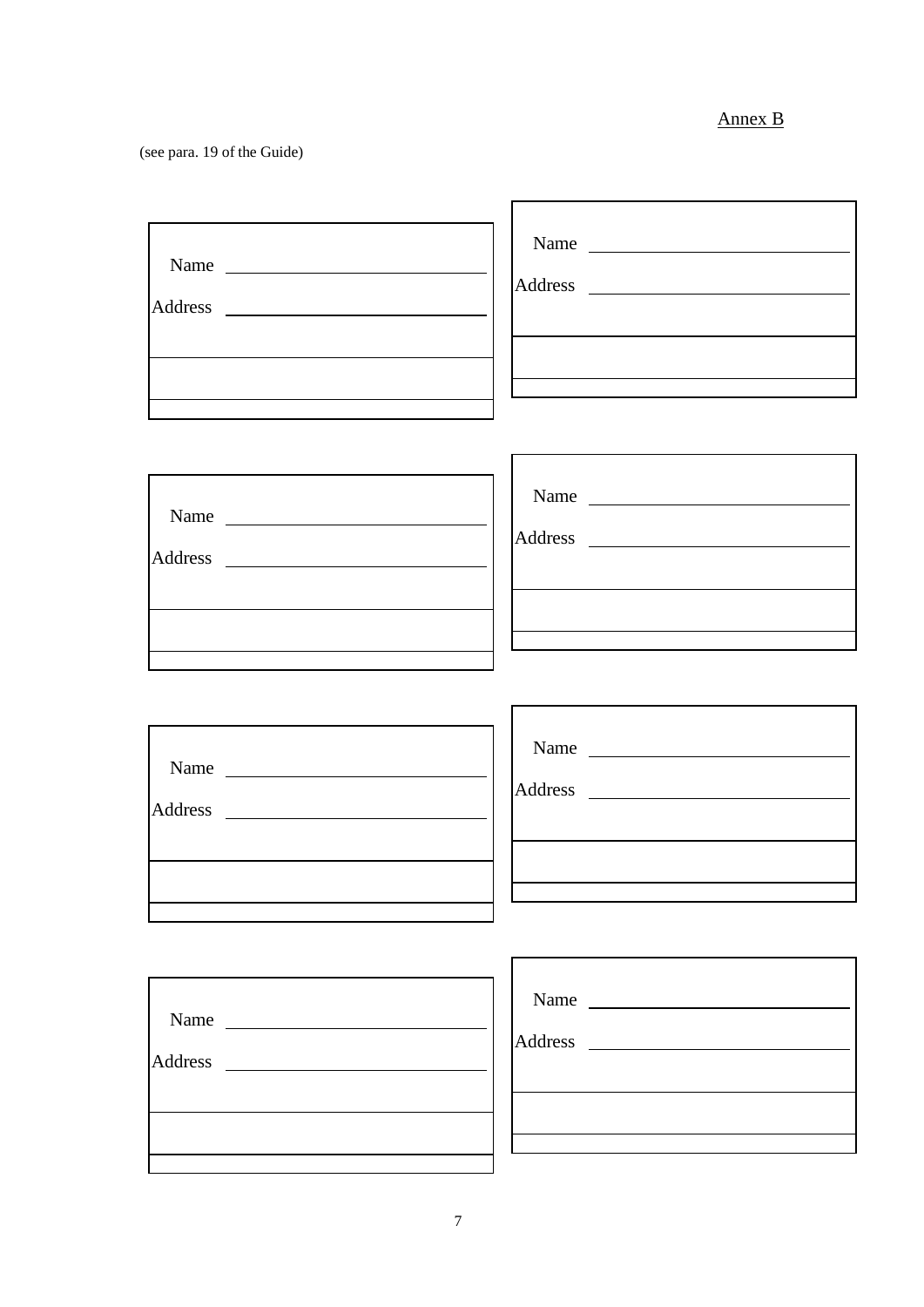# **CHIROPRACTORS COUNCIL OF HONG KONG REGISTRATION OF CHIROPRACTORS GUIDE TO APPLICANTS \_**

#### **Introduction**

The purpose of registration is to ensure the professional competence and good conduct of chiropractors. The statutory basis for registration is contained in the Chiropractors Registration Ordinance, Cap. 428, Laws of Hong Kong (henceforth called the Ordinance) and the Chiropractors (Registration and Disciplinary Procedure) Rules (henceforth called the Rules). Registration of members of the chiropractors profession commenced on 1 September 2001. Relevant provisions in the Ordinance which prohibit practice of chiropractic by unregistered persons have come into effect on 13 February 2003.

2. Since the purpose of this document is for general information and to assist in explaining the process of making an application for registration, certain provisions of the Ordinance and the Rules may be simplified. In cases of doubt, reference must always be made to the Ordinance and the Rules.

## **How to obtain an application form**

3. All applications for registration must be made on the specified form. These forms are available in person, or by written request, from the Central Registration Office, 17/F Wu Chung House, 213 Queen's Road East, Wanchai, Hong Kong.

#### **Statement of purposes**

4. The 'Statement of Purposes' in relation to the personal data provided in the application forms is at Appendix I.

# **Qualifications required for registration**

5. Qualifications for registration are detailed under section 9 of the Ordinance, which is set out as follows:-

"9. Qualifications for registration

(1) The Council shall not register a person as a registered chiropractor unless:-

> (a) he has passed such examination in chiropractic and other subjects and has received such training and experience as the Council may accept, either generally or in a particular case; and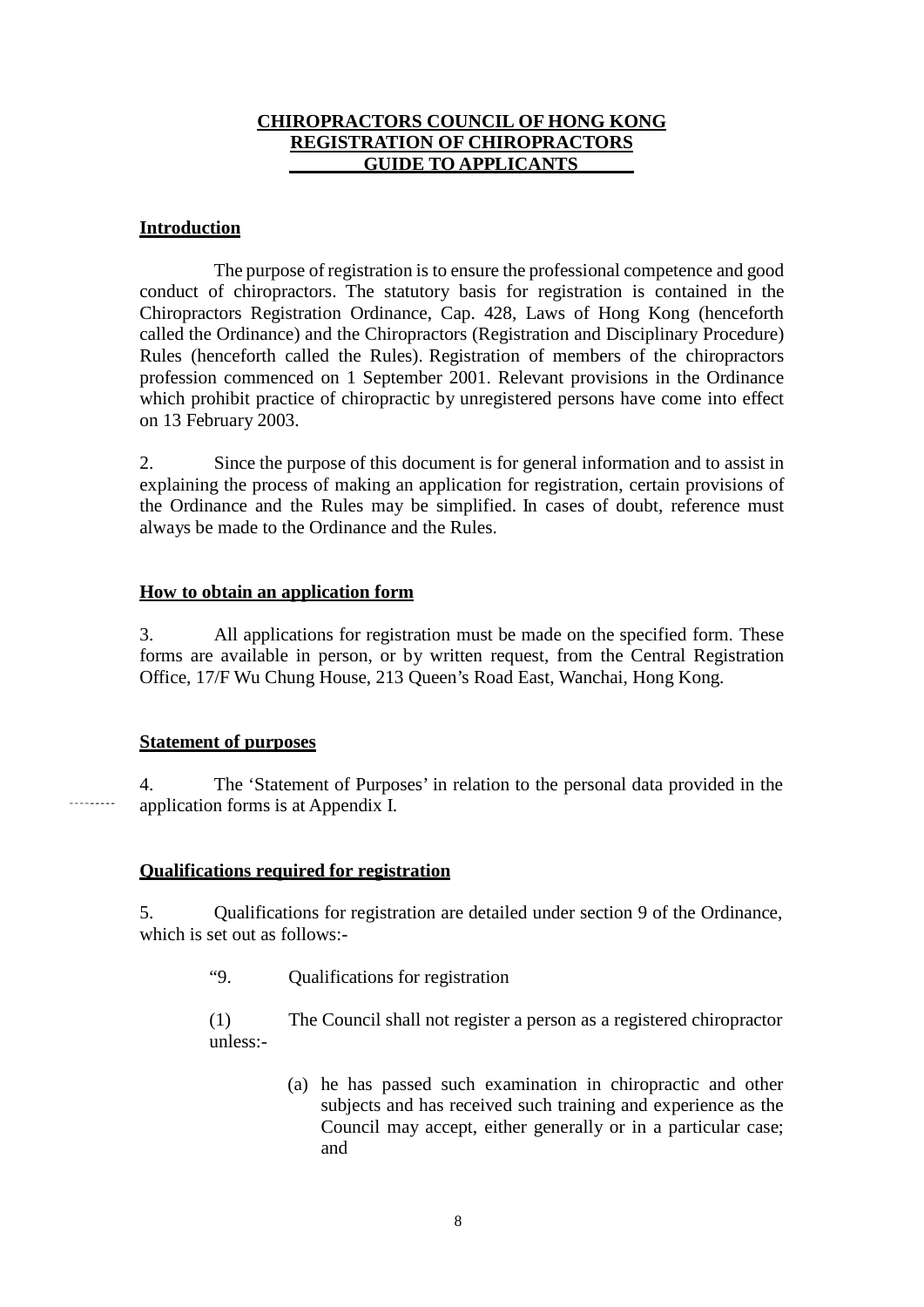- (b) he is not the subject of an inquiry conducted by an inquiry committee or of a disciplinary order under Part IV which precludes him from being registered under this Ordinance; and
- (c) he satisfies the Council by declaration in writing that he is competent to practise as a chiropractor; and
- (d) he is a fit and proper person to be registered.

(2) Without affecting the generality of subsection (1)(d), the Council may refuse to register a person as a registered chiropractor who-

- (a) has been convicted in Hong Kong or elsewhere of any offence which may bring the profession of chiropractic into disrepute; or
- (b) has committed misconduct or neglect in a professional respect.

(3) Where the Council is satisfied by an applicant that he is competent to practise chiropractic and the Council is later satisfied that the person is not competent to practise chiropractic, the Council may refer the matter to an inquiry committee which shall deal with it as if it were a complaint under section  $17(1)$ ."

6. The Council publishes in the form of a notice in the Gazette, within 15 days after 1 January each year, a list of all examinations, training and experience that the Council accepts generally for the purposes of section  $9(1)(a)$  of the Ordinance. Any amendment to the list will also be published, in the form of a notice, in the Gazette as soon as it is practicable. A copy of the latest version of the list is at Appendix II for your information. Enquiries as to additions, deletions and amendments can be made to the secretariat of the Chiropractors Council.

#### **Qualifications required for registration**

7. The Council will consider only qualifications already conferred on the applicant but not those which are expected to be conferred.

#### **How to complete an application form**

8. An application for registration must be signed by the applicant in the presence of any of the following persons who must sign across the applicant's photo on the application form:-

- (a) a registered chiropractor (i.e. registered in Hong Kong under the Ordinance); or
- (b) a person authorized by law to take and receive a statutory declaration.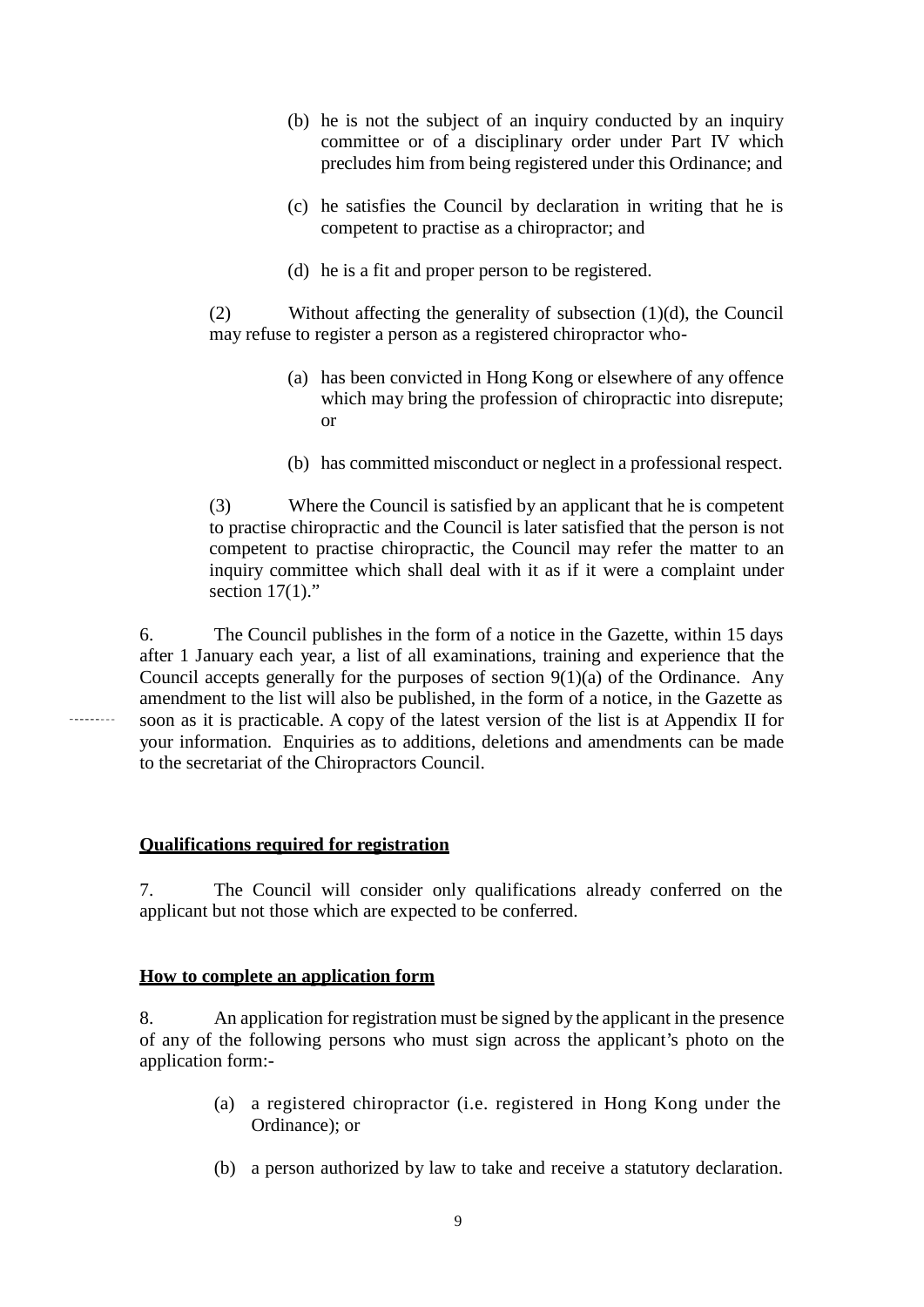9. The Chiropractors Registration Ordinance prohibits the practice of chiropractic by unregistered persons. The relevant provision has come into effect on 13 February 2003. Where the applicant is practising as a chiropractor in Hong Kong he is required to give the practising address. If he has more than one such address, he should indicate which is the principal one by a symbol '#'.

10. The applicant must state, in chronological order, each qualification held by him relevant to the practice of chiropractic, and his relevant working experience. If the space provided is insufficient, it should be continued in a separate sheet.

11. All convictions for criminal offences and on-going criminal proceedings (in Hong Kong or elsewhere) must be declared, with full details set out in a separate sheet.

12. All disciplinary proceedings (on-going or concluded) and findings of professional misconduct in relation to the applicant's practice of chiropractic or any other profession (in Hong Kong or elsewhere) must be declared, with full details set out in a separate sheet.

13. A criminal conviction or a disciplinary finding of professional misconduct will be a factor for consideration in processing the application. However, it will not automatically bar the applicant from registration.

# **Documents to be submitted together with the completed application form** *(Item 7 of the application form)*

14. An applicant must submit 3 passport size (50mm x 40mm) recent photographs, of which one is to be pasted onto the photograph box in the application form. The person before whom the applicant signs the form must himself sign across the front of this photograph.

15. In addition, the original or certified true copy of the following documents must be supplied with the application form:-

- (a) the applicant's Hong Kong Identity Card, passport or other documentary proof of identity;
- (b) any diploma, certificate or other documentary evidence of the degree or qualification in chiropractic, which the applicant relies on to qualify him for registration;
- (c) documents certifying past professional experience in chiropractic and present employment as a chiropractor, (e.g. reference from an employer);
- (d) a statutory declaration made by the applicant stating that he is competent to practise as a chiropractor;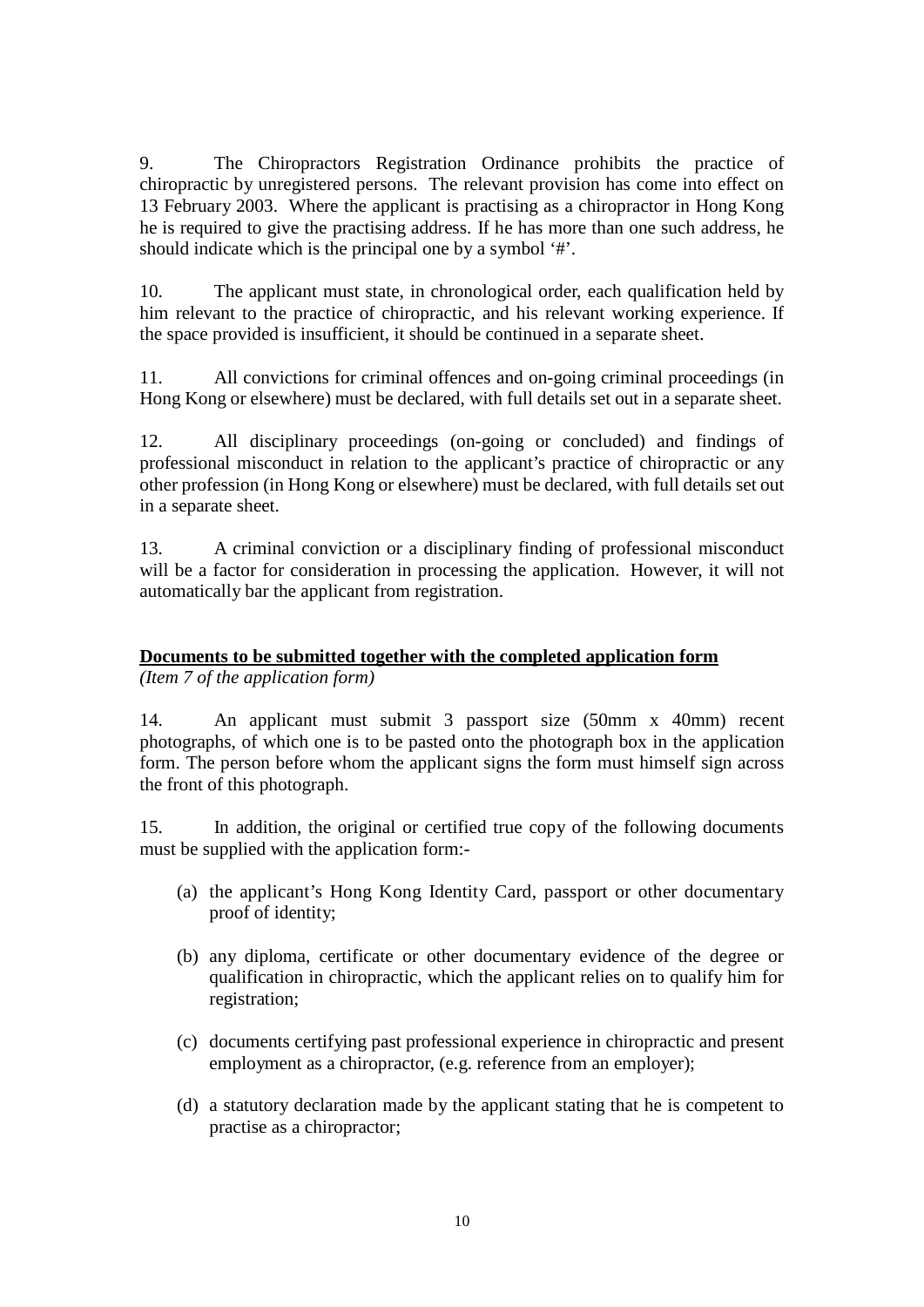- (e) 2 reference letters, each of them being written by a person:-
	- (i) who is in an established profession (which includes a member of the Executive Council; a member of the Legislative Council; a justice of the peace; a minister of religion; a medical practitioner; a dental practitioner registered under the Dentists Registration Ordinance, Cap. 156; a pharmacist registered under the Pharmacy and Poisons Ordinance, Cap.138; a nurse registered under the Nurses Registration Ordinance, Cap. 164; a counsel; a solicitor; a professional accountant within the meaning of the Professional Accountants Ordinance, Cap. 50; and a person in any other profession that the Council recognizes);
	- (ii) who is neither a chiropractor, a member of the Council, a member of the Council's committee, nor a relative of the applicant; and
	- (iii) who has known the applicant for at least 12 months and has the opportunity of judging his character.

The referees must certify that the applicant is a fit and proper person to be registered as a chiropractor in Hong Kong. The referees should state how he complies with item (i), that he is not a chiropractor, a member of the Chiropractors Council or of any of its committees, nor a relative of the applicant, how long he has known the applicant and how he has had the opportunity of judging his character.

Applicants should ensure that a proposed referee is qualified as being a person specified under section 4(6) of the Chiropractors (Registration and Disciplinary Procedure) Rules. Evidence that a person is so specified will assist in preventing any delay to the consideration of, or rejection of, the application. The submission of such evidence is particularly relevant in the case of an overseas referee. Applicants should note that the Council broadly defines a minister of religion as a person who performs ordained religious duties in a recognized religious organization;

- (f) all documents in the following situations which are applicable to the applicant:-
	- (i) if the applicant is or was registered as a chiropractor in a place outside Hong Kong, a certificate of registration as a chiropractor issued in that place and, if still registered, valid at the date of application, or other equivalent documentary evidence;
	- (ii) if the applicant is practising or formerly practised as a chiropractor in a place outside Hong Kong, a practising certificate issued in that place and, if still practising, valid at the date of application, or other equivalent documentary evidence of entitlement to practise chiropractic;
	- (iii) a reference letter from a body or organization in chiropractic that the Council recognizes;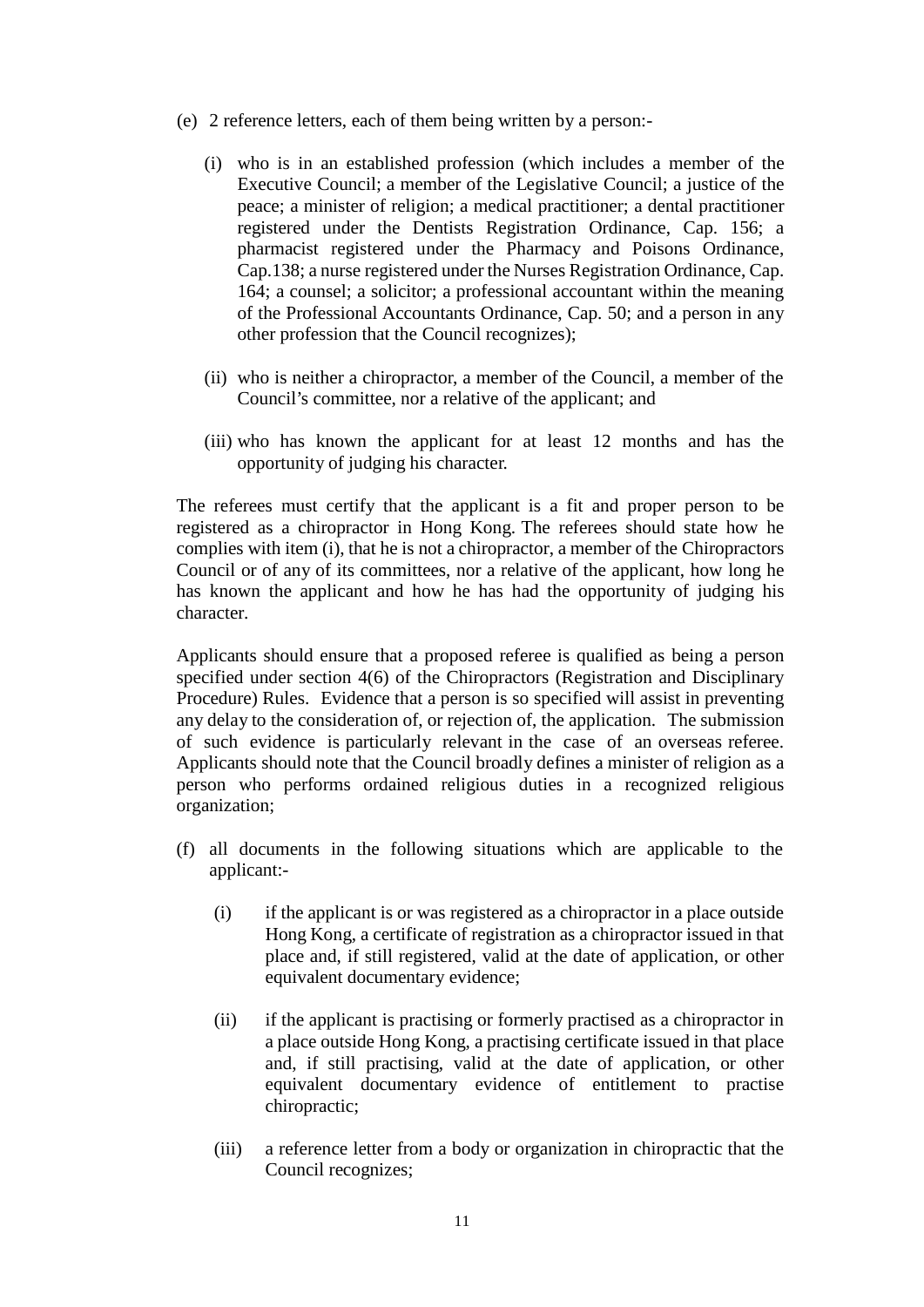- (iv) if a degree or qualification was awarded to the applicant less than 2 years before the date of the application and the applicant relies on it to qualify him for registration, a reference letter from the body or organization by which the degree or qualification was awarded; and
- (v) a declaration in writing from a chiropractor registered in Hong Kong or elsewhere that the applicant is a fit and proper person to be registered in Hong Kong.

If none of these documents can be provided, the Council may accept another document. The applicant should write to the Secretary, explaining the difficulty and indicating what document is available.

16. Please note that the Council may request other documentary evidence to be provided for the purpose of considering the application. Any such request will be made in writing to the applicant.

## **Deadlines for returning application forms**

17. Registration under the Ordinance is an on-going exercise, without any deadline. However, it should be noted that section 24(h) of the Ordinance provides 'Any person who not having his name entered in the register, practises chiropractic commits an offence and is liable to a fine of \$50,000 and to imprisonment for 1 year.' The provision has come into effect on 13 February 2003.

#### **Practising Certificates**

18. It is a requirement that a registered chiropractor does not practise chiropractic in Hong Kong unless he holds a valid practising certificate. Under section 24(i) of the Ordinance, it is an offence, punishable by a fine of \$50,000 and imprisonment for 1 year, for a person to practise chiropractic without a valid practising certificate. This provision has come into effect on 13 February 2003. Where a practising certificate is issued during the course of a year in respect of that year, the certificate is valid from the time of its issue until the end of that year. Where a practising certificate is issued pursuant to an application made in respect of the following year, the certificate is valid for 12 months commencing on  $1<sup>st</sup>$  January in the following year. An applicant who wishes to apply for a practising certificate to be issued upon registration should complete the letter at *Annex A of the application form.*

# **Self-addressed labels**

19. Applicants are requested to complete the labels at *Annex B of the application form.* Future correspondence will be sent to the address written on the labels. These labels should also be submitted with the application form.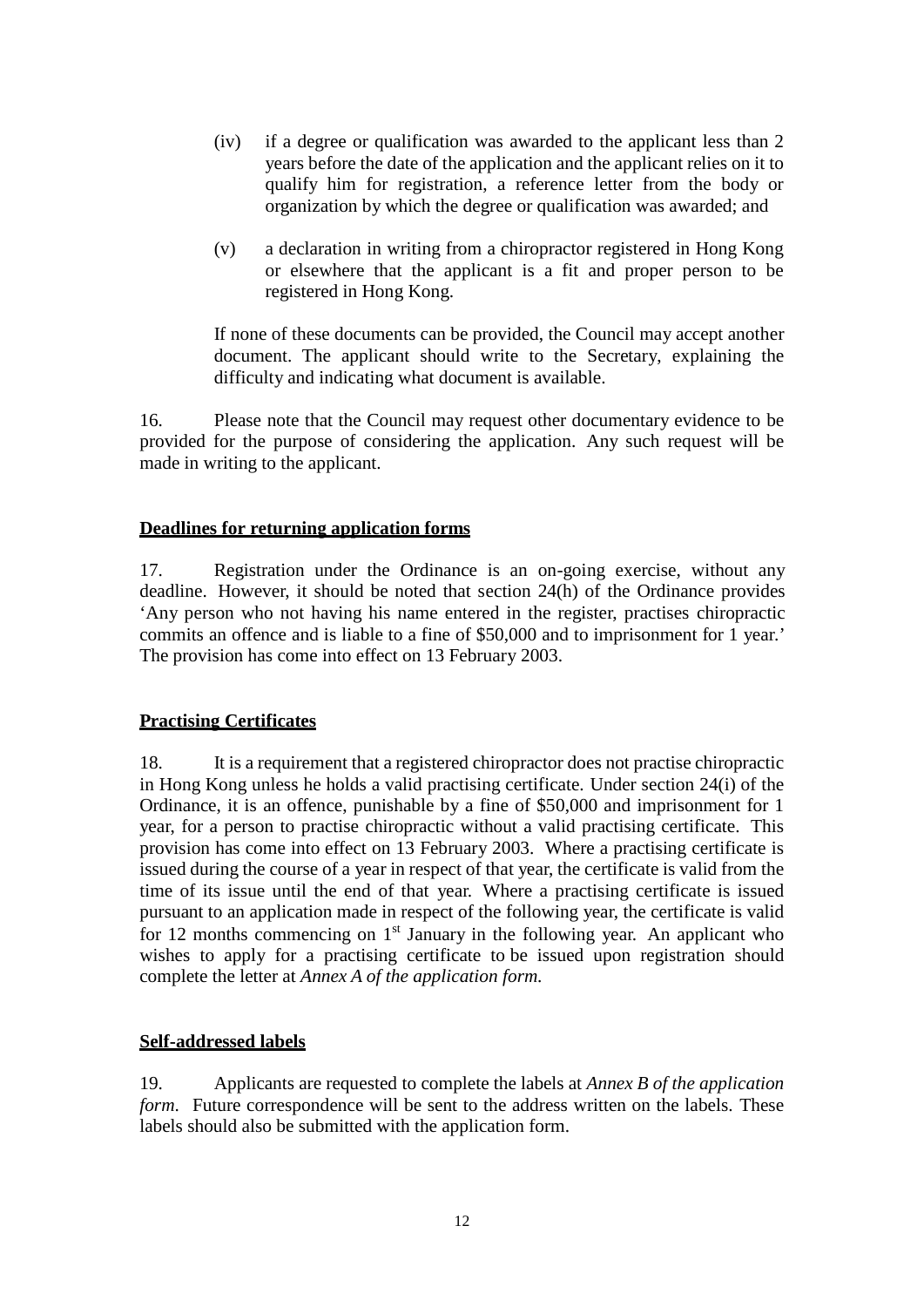# **How to return completed application forms**

20. Completed application forms, together with all related documents, may be returned in person (either by the applicant himself or his representative) or by post to the Secretary, Chiropractors Council, the Central Registration Office, 17/F Wu Chung House, 213 Queen's Road East, Wan Chai, Hong Kong.

# **Warning against false declaration**

21. Aperson who obtains registration for himself or another by fraud or by means of any misleading, false or fraudulent representation or statement, either orally or in writing, commits an offence and is liable to a fine of \$50,000 and to imprisonment for 1 year. Furthermore, if an applicant is registered but the Council is later satisfied that he is not competent to practise chiropractic, the Council may refer the matter to an inquiry committee which deals with it as if it were a disciplinary complaint. Please note that the Council may verify information and documents submitted by applicants with the appropriate bodies.

## **Fees**

22. Fees for application for registration, the issue/renewal of practising certificates, the issue of certificates of registration, restoration to the register and the issue of certificate under section 25(1) or section 25(2) will be charged in accordance with the scale of charges shown in Appendix III.

23. The applicant must pay at the time of lodging his application the prescribed fee for an application for registration by enclosing a cheque made payable to "The Government of the Hong Kong Special Administrative Region". Please also write at the back of the cheque the name of the applicant. Please note that the fees for application for registration are non-refundable.

24. Successful applicants will be notified later of the method of payment for the certificate of registration and the practicing certificate.

# **Change of particulars**

25. Successful applicants should note that a person whose name is entered on the register must notify the Secretary of any change in the details entered on the register within 28 days. Failure to make such a notification is a ground for removal from the register, under the provisions of section 15. These details include the name, correspondence address and practising address. The correspondence address may be the same as the principal practising address; it must be an address at which notices and other correspondence from the Council may be served.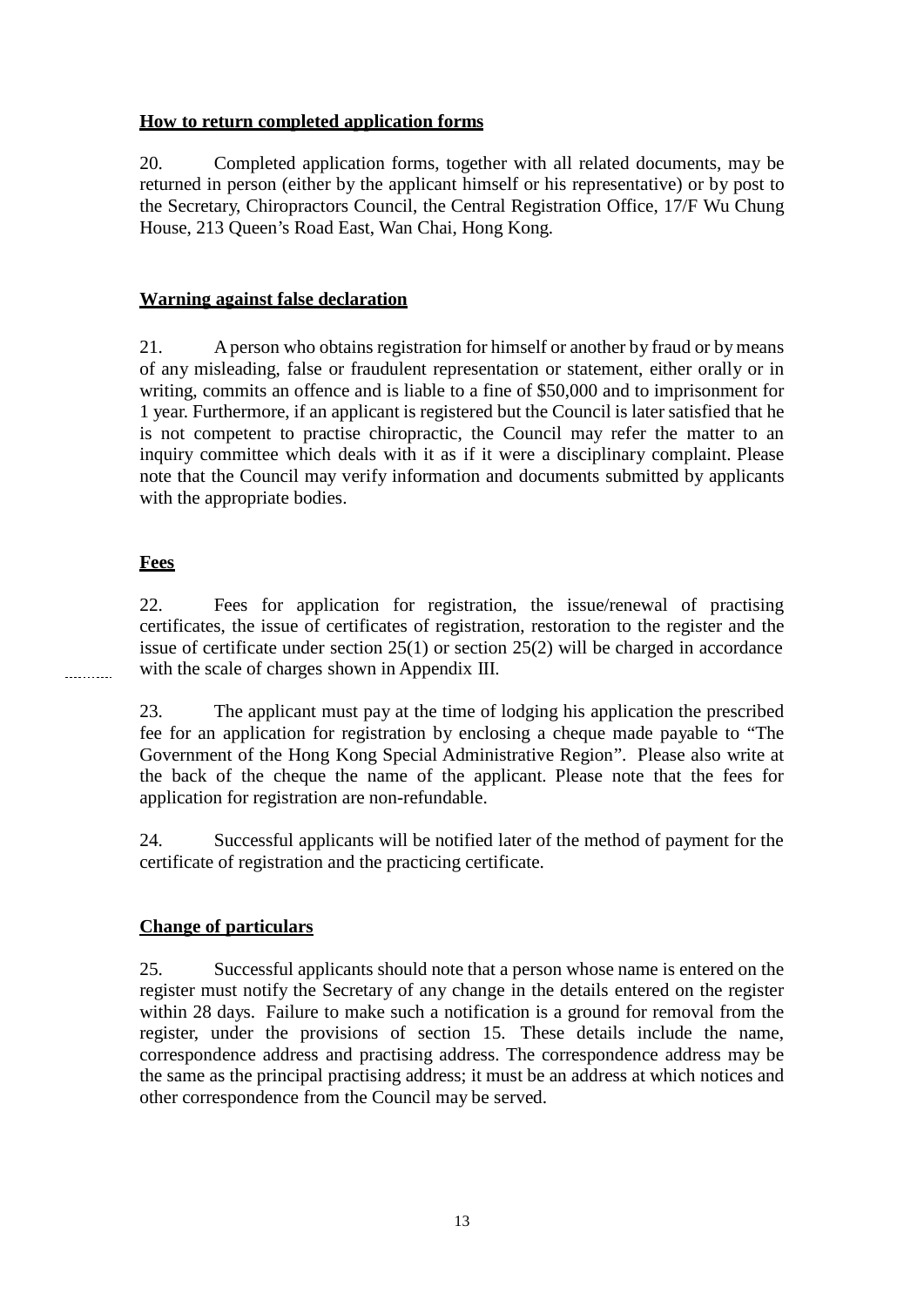# **Office hours of counter services and enquiry telephone number**

26. Counter services in relation to applications for registration are provided from 9:00 a.m. to 1:00 p.m. and from 2:00 p.m. to 5:45 p.m. from Tuesdays to Fridays, and from 9:00 a.m. to 1:00 p.m. and from 2:00 p.m. to 6:00 p.m. on Mondays (except public holidays).

27. For enquiries, please call 2961 8647 or 2527 8363 during the above office hours.

*(January 2019)*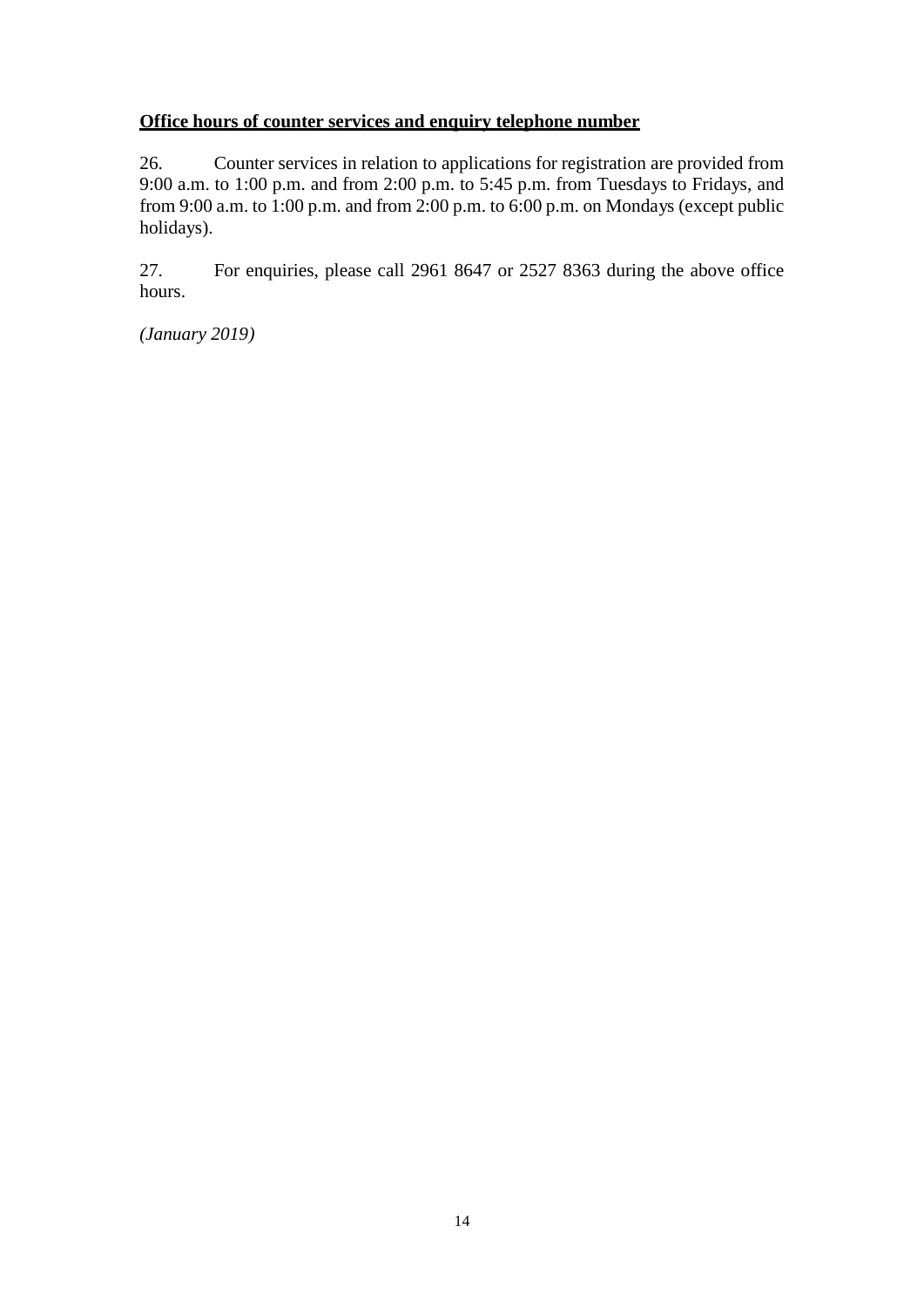# Appendix I

## **Statement of Purposes**

# **Purpose of Collection**

1. The personal data are provided for the following purposes in relation to the Chiropractors Registration Ordinance, Cap. 428 and the Chiropractors (Registration and Disciplinary Procedure) Rules:-

- (a) registration/examination purpose;
- (b) record/statistical purpose;
- (c) keeping of the register; and
- (d) to facilitate communication or followup action as required in enquiry/complaint case.

The provision of personal data is to facilitate the processing of your application. If you do not provide sufficient information, the Council may refuse your application for registration.

#### **Access to Personal Data**

2. You have a right of access and correction with respect to personal data as provided for in sections 18 and 22 and Principle 6 of Schedule 1 of the Personal Data (Privacy) Ordinance, Cap. 486. Your right of access includes the right to obtain a copy of personal data provided in your application. A fee may be imposed for complying with a data access request.

#### **Enquiries**

3. Enquiries concerning the personal data provided, including the making of access and corrections, should be addressed to:-

> Secretary, Chiropractors Council 2/F Shun Feng International Centre 182 Queen's Road East Wanchai, Hong Kong Tel No.: 2527 8363 Fax No.: 2865 5540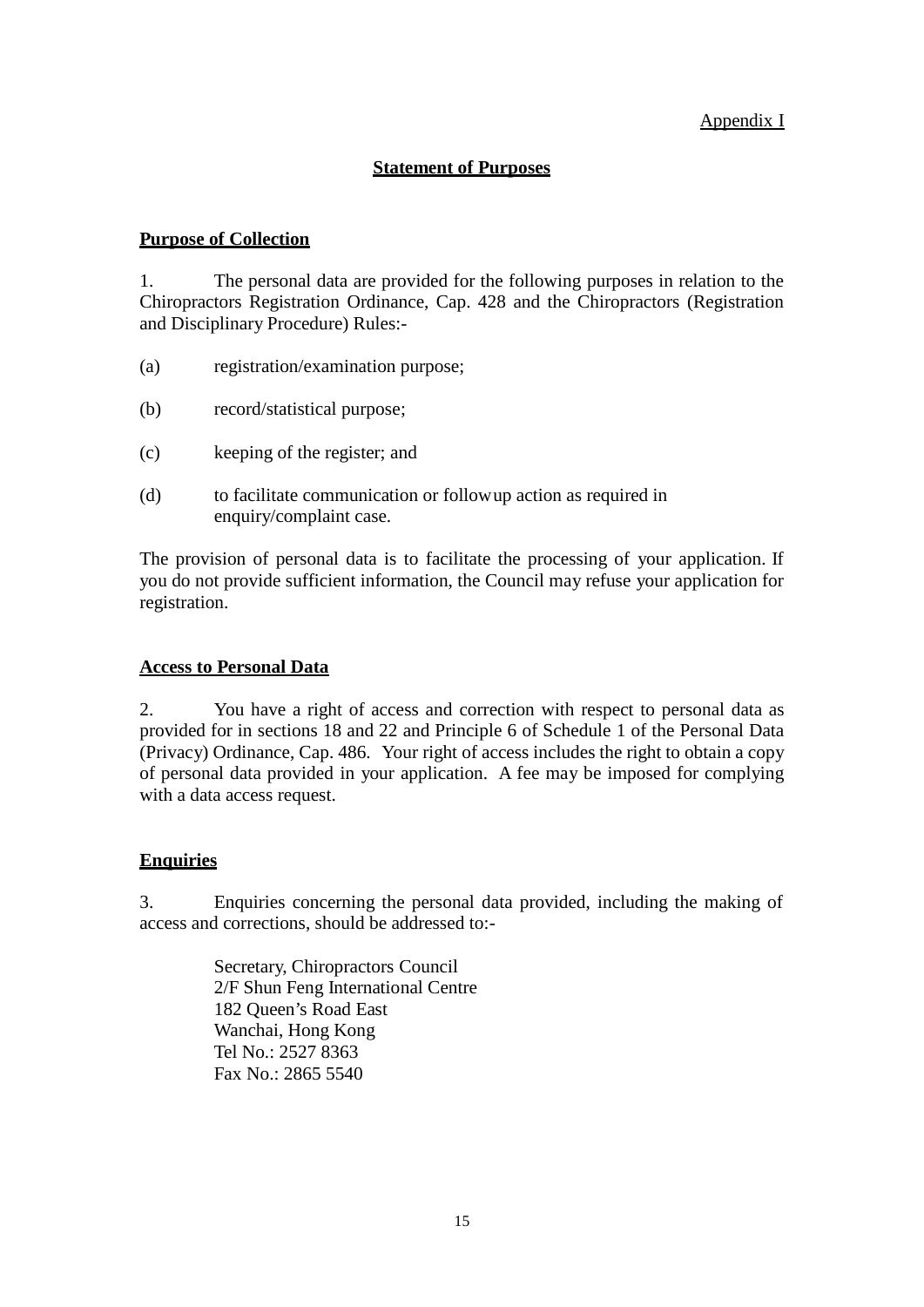#### **List of all examinations, training and experience that the Chiropractors Council may accept generally for the purposes of section 9(1)(a) of the Chiropractors Registration Ordinance**

The list below sets out current qualifications which may be accepted by the Chiropractors Council generally for the purposes of section 9(1)(a) of the Chiropractors Registration Ordinance. Enquiry should be made to the Chiropractors Council in respect of qualifications which are no longer conferred.

#### (a) *Accredited by the Council on Chiropractic Education -*

- (i) Doctor of Chiropractic, Cleveland University Kansas City (conferred from December 2017 onwards)
- (ii) Doctor of Chiropractic, D'Youville College (conferred from July 2007 onwards)
- (iii) Doctor of Chiropractic, Keiser University (conferred from December 2019 onwards)
- (iv) Doctor of Chiropractic, Life University (conferred from June 1985 onwards)
- (v) Doctor of Chiropractic, Life Chiropractic College West (conferred from July 1987 onwards)
- (vi) Doctor of Chiropractic, Logan University (previously Logan College of Chiropractic) (conferred from June 1978 onwards)
- (vii) Doctor of Chiropractic, National University of Health Sciences, Illinois Campus (previously National College of Chiropractic) (conferred from January 1971 onwards)
- (viii) Doctor of Chiropractic, National University of Health Sciences, Florida campus (conferred from July 2011 onwards)
- (ix) Doctor of Chiropractic, New York Chiropractic College (conferred from January 1979 onwards)
- (x) Doctor of Chiropractic, Northwestern Health Sciences University (previously Northwestern College of Chiropractic/Northwestern University of Health Sciences) (conferred from January 1971 onwards)
- (xi) Doctor of Chiropractic, Palmer College of Chiropractic, Davenport Campus (conferred from July 1979 onwards)
- (xii) Doctor of Chiropractic, Palmer College of Chiropractic, Florida Campus (conferred from July 2004 onwards)
- (xiii) Doctor of Chiropractic, Palmer College of Chiropractic, West Campus (conferred from June 1985 onwards)
- (xiv) Doctor of Chiropractic, Parker University (previously Parker College of Chiropractic) (conferred from June 1988 onwards)
- (xv) Doctor of Chiropractic, Sherman College of Chiropractic (conferred from January 1995 onwards)
- (xvi) Doctor of Chiropractic, Southern California University of Health Sciences (previously Los Angeles College of Chiropractic) (conferred from January 1971 onwards)
- (xvii) Doctor of Chiropractic, Texas Chiropractic College (conferred from January 1971 onwards)
- (xviii) Doctor of Chiropractic, University of Bridgeport (conferred from June 1994 onwards)
- (xix) Doctor of Chiropractic, University of Western States (previously Western States Chiropractic College) (conferred from January 1981 onwards)
- (b) *Accredited by the Federation of Canadian Chiropractic -*
	- (i) Doctor of Chiropractic, Canadian Memorial Chiropractic College (conferred from 1978 onwards)
	- (ii) Doctor of Chiropractic, Université du Québec à Trois-Rivières (conferred from 1995 onwards)
- (c) *Accredited by the Council on Chiropractic Education Australasia Inc. -*
	- (i) Bachelor of Science (Chiropractic) plus Master of Clinical Chiropractic, Central Queensland University (conferred from November 2016 onwards)
	- (ii) Bachelor of Health Science plus Master of Science (Chiropractic), Hanseo University (conferred from October 2010 onwards)
	- (iii) Bachelor of Science (Honours) in Chiropractic, International Medical University (conferred from April 2019 onwards)
	- (iv) Bachelor of Chiropractic Science plus Master of Chiropractic, Macquarie University (conferred from 2001 onwards)
	- (v) Bachelor of Science in Chiropractic Science / Bachelor of Science (Chiropractic) plus Bachelor of Clinical Chiropractic, Murdoch University (conferred from May 2018 onwards)
	- (vi) Bachelor of Chiropractic, New Zealand College of Chiropractic (conferred from 2005 onwards)
	- (vii) Bachelor of Health Science plus Bachelor of Applied Science (Chiropractic), RMIT University (conferred from October 2015 onwards)
	- (viii) Doctor of Chiropractic, Tokyo College of Chiropractic (conferred from March 2013 onwards)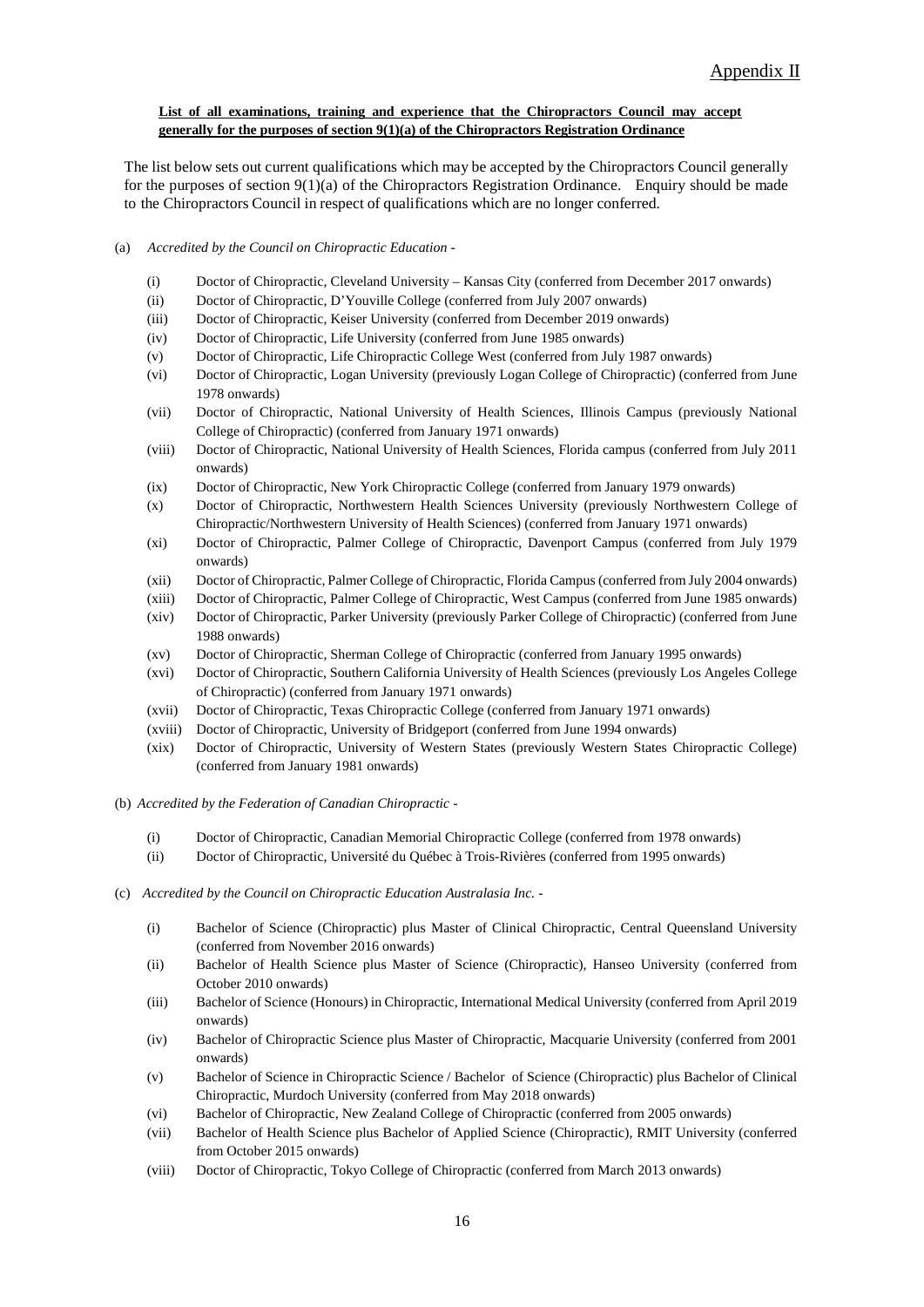- (d) *Accredited by the European Council on Chiropractic Education -*
	- (i) Bachelor of Science (Honours) in Human Sciences plus Master of Science in Chiropractic, AECC University College (conferred from 2018 onwards)
	- (ii) Master of Chiropractic (Honours), AECC University College (conferred from 2018 onwards)
	- (iii) Titulo Superior en Quiropràctica, Barcelona College of Chiropractic (conferred from 2017 onwards)
	- (iv) Titulo Superior Privado de Quiropràctica, Barcelona College of Chiropractic (conferred from 2017 onwards)
	- (v) Master in Technology: Chiropractic, Durban University of Technology (conferred from 2006 onwards)
	- (vi) Diplome de Chiropracteur, Institut Franco-Européen de Chiropraxie Campus Paris (conferred from September 2011 onwards)
	- (vii) Diplome de Chiropracteur, Institut Franco-Européen de Chiropraxie Campus Toulouse (conferred from November 2012 onwards)
	- (viii) Integrated Masters in Chiropractic (4-year full-time) plus Pathway Programme (1-year), McTimoney College of Chiropractic, BPP University (conferred from May 2016 onwards)
	- (ix) Master of Chiropractic, McTimoney College of Chiropractic, Ulster University (conferred from 2021 onwards)
	- (x) Titulo Superior Universitario en Quiropráctica plus Máster en Quiropráctica, Real Centro Universitario Escorial-Maria Cristina (conferred from June 2012 onwards)
	- (xi) Bachelor of Science in Clinical Biomechanics plus Master of Science in Health Science, Clinical Biomechanics, Syddansk Universitet Odense (conferred from 1999 onwards)
	- (xii) Magister Technologiae Chiropractic, University of Johannesburg (conferred from 2010 onwards)
	- (xiii) Master of Chiropractic, University of South Wales Welsh Institute of Chiropractic (conferred from June 2014 onwards)